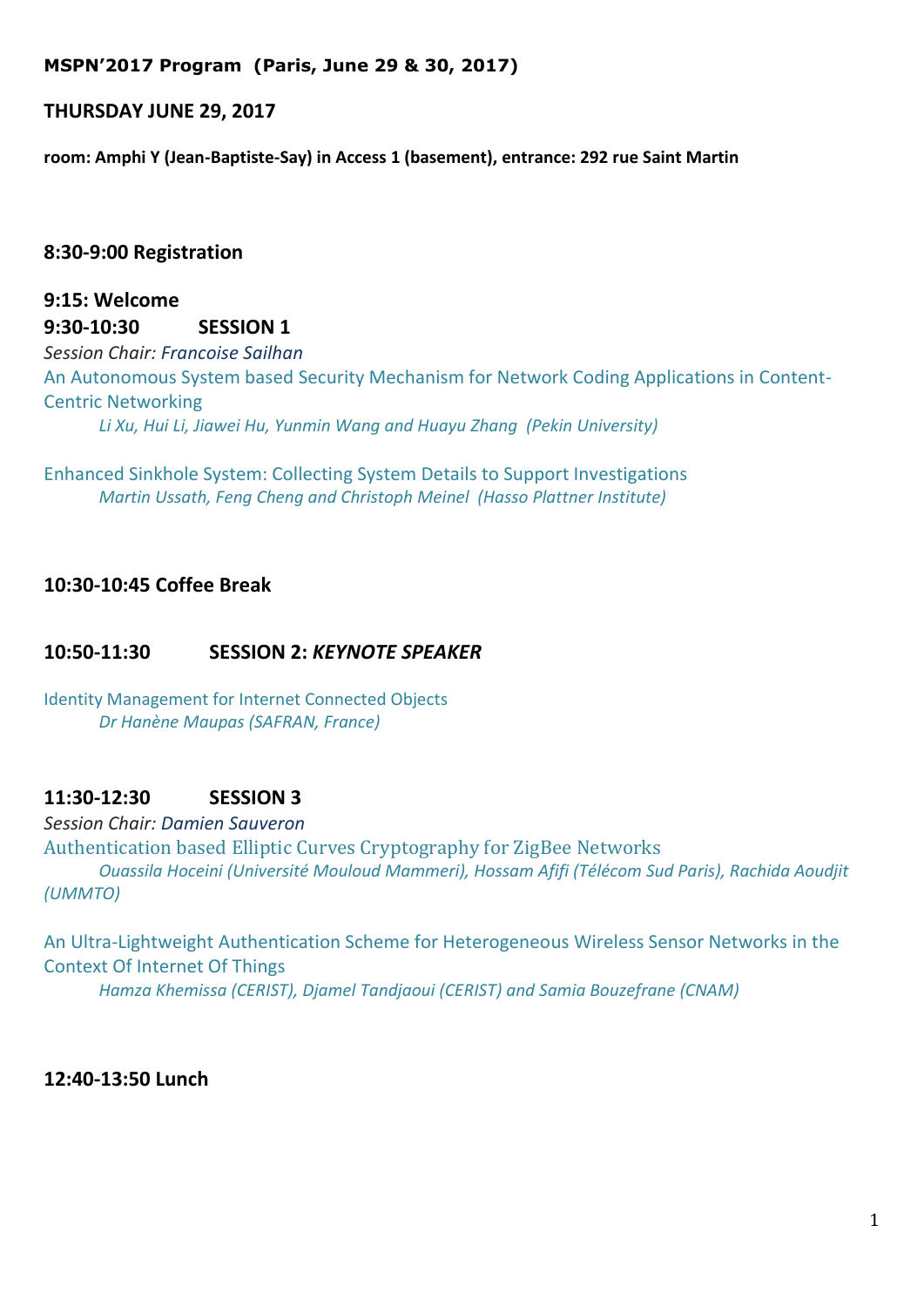## **MSPN'2017 Program (Paris, June 29 & 30, 2017)**

# **14:00-14h30 SESSION 4:** *KEYNOTE SPEAKER*

Research in Parallel computing for Telecom applications *Pr Gaétan Hains, Huawei Central Software Institute, Paris Research Center*

**14:30-15:30 SESSION 5**  *Session Chair: Gaétan Hains*

Empirical Evaluation of a Distributed Deployment Strategy for Virtual Networks *Carsten Hahn, Stephan Holzner, Lenz Belzner and Michael Beck (LMU)*

Identifying Service Contexts for QoS Support in IoT Service Oriented Software Defined Networks *Hong Jin Kim, Moon Yong Jung, Won Sang Chin and Ju Wook Jang (Sogang University)*

# **15:30-16:00 Coffee Break**

# **16:00-17:30 SESSION 6**

*Session Chair: Hanène Maupas*

Efficient Implementation of Pedersen Commitments Using Twisted Edwards Curves *Christian Franck and Johann Großschädl (University of Luxembourg)*

Formal Modeling and Performance Evaluation of Network's Server under SYN / TCP Attack *Naouel Ouroua, Wassila Bouzegza and Malika Ioualalen (USTHB)*

A fast bit-level MPLS-based source routing scheme in Software Defined Networks: SD-{L,W}AN *Ali El Kamel and Manel Majdoub (University of Sousse)*

# **17:30 Visit of the Museum of Arts and Crafts**





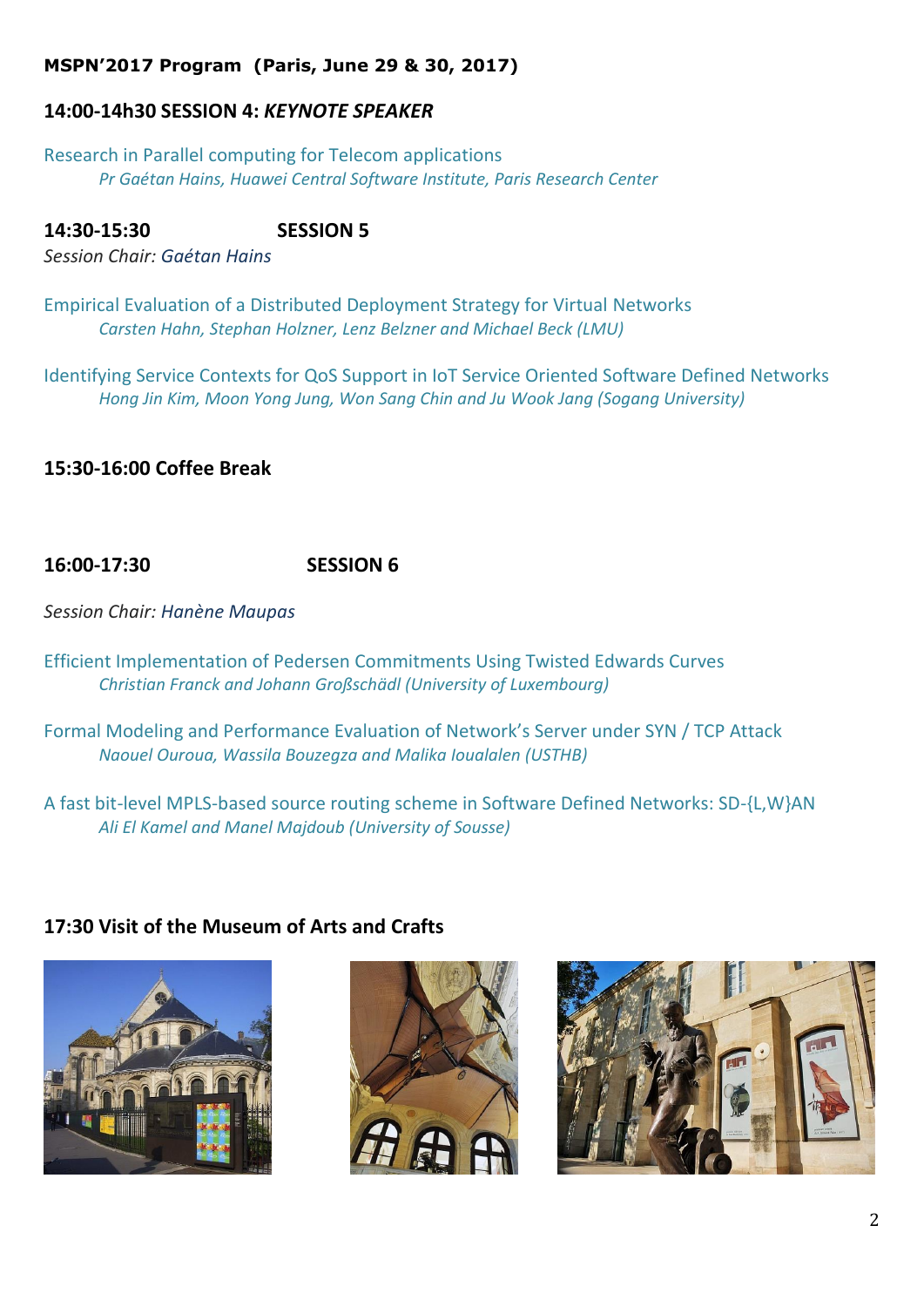**MSPN'2017 Program (Paris, June 29 & 30, 2017)**

**FRIDAY JUNE 30, 2017** 

**room: Amphi Y (Jean-Baptiste-Say) in Access 1 (basement), entrance: 292 rue Saint Martin**

**08:30-9:00 Registration**

## **9:00-10:30 SESSION 7**

*Session Chair: Soumya Banerjee*

Requirements and Complexity Analysis of Cross-Layer Design Optimization for Adaptive Inter-Vehicle DSRC

*Keyvan Ansari (University of Sunshine Coast), Hannaneh Naghavi, Glen Tian and Yanming Feng (Queensland University of Technology)*

Predicting Response Time-related Quality-of-Service Outages of PaaS Cloud Applications by Machine Learning

*Angela Schedel and Philipp Brune (University of Applied Sciences Neu-Ulm)*

#### Intelligent Road Design Using Artificial Intelligence Techniques

*Camilo Isaza Fonseca (Universidad Nacional de Colombia), Octavio Salcedo Parra (Universidad Distrital "Francisco José de Caldas") and Lewys Correa Sanchez (Universidad Distrital "Francisco José de Caldas")*

## **10:30-11:00 Coffee Break**

**11:00-12:00 SESSION 8**

*Session Chair: Philipp Brune*

A GRC-Centric Approach for Enhancing Management Process of Iot-Based Health Institution *Fouzi Lezzar (Constantine2 University), Djamel Benmerzoug (Constantine2 University) and Ilham Kitouni (Constantine2-Abdelhamid Mehri University)*

Energy Consumption Estimation for Energy-Aware, Adaptive Sensing Applications *Nattachart Tamkittikhun , Amen Hussain and Frank Alexander Kraemer (NTNU)*

## **12:00-12:35 SESSION 9: INVITED SPEAKER**

Enabling Emergent Mobile Systems in the IoT: Functional and QoS Interoperability Aspects at The Middleware Layer

*Dr Nikolaos Georgantas (Inria, Paris)*